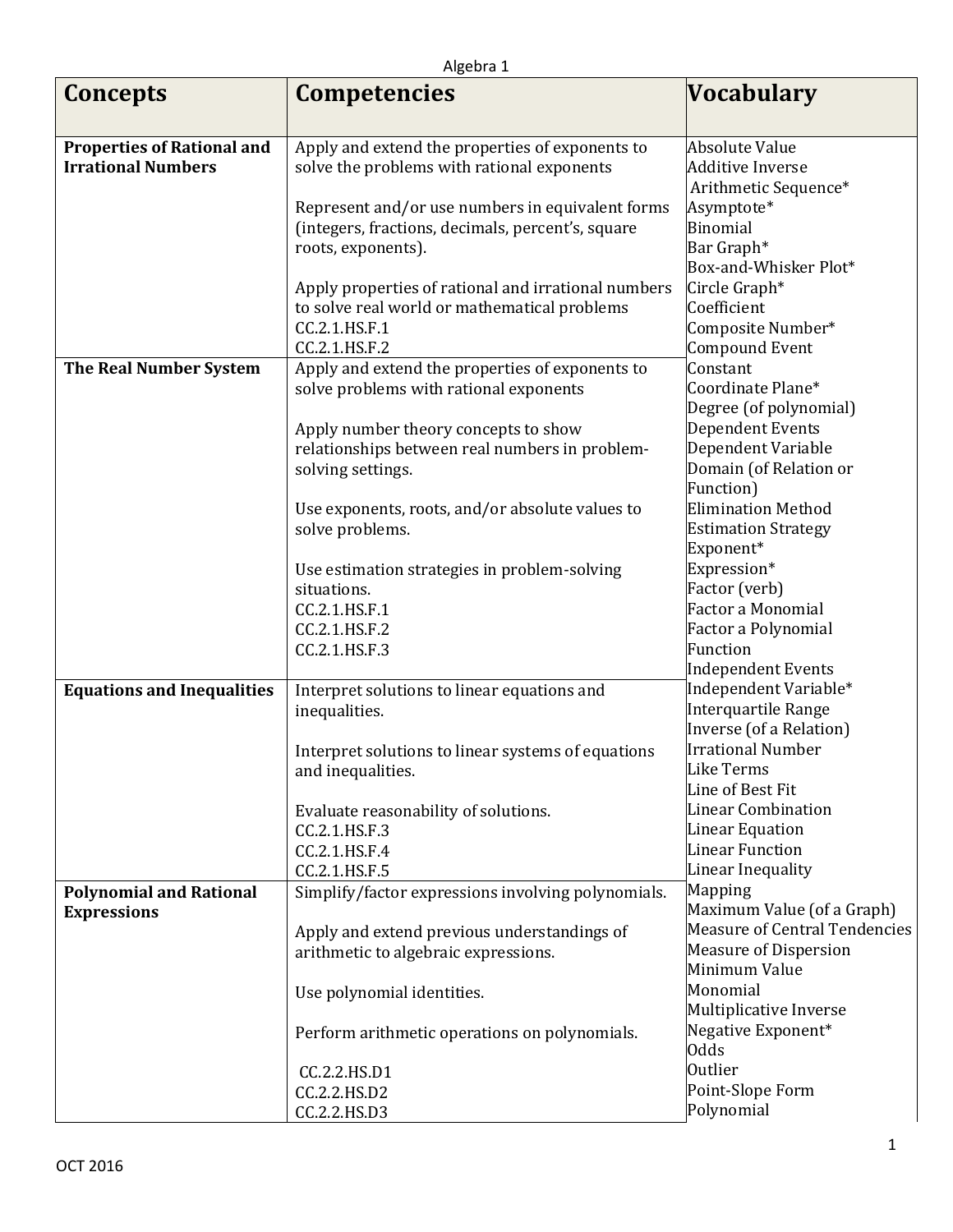| <b>Concepts</b>                   | <b>Competencies</b>                                   | Vocabulary                         |
|-----------------------------------|-------------------------------------------------------|------------------------------------|
|                                   |                                                       |                                    |
|                                   | CC.2.2.HS.D5                                          | Polynomial Function                |
|                                   | CC.2.2.HS.D6                                          | Positive Exponents*                |
| <b>Equations and Inequalities</b> | Write, solve, and/or graph linear equations and       | Power*                             |
|                                   | inequalities using various methods.                   | Power of a Power                   |
|                                   |                                                       | <b>Powers of Products</b>          |
|                                   | Write, solve, and/or graph systems of linear          | Probability*                       |
|                                   | equations and inequalities using various methods.     | Probability of Compound<br>Events  |
|                                   | Use and/or identify algebraic properties.             | Quadratic Equation                 |
|                                   | CC.2.2.HS.C.1                                         | Quartile                           |
|                                   | CC.2.2.HS.C.2                                         | Radical Expression                 |
|                                   | CC.2.2.HS.C.3                                         | Range (of a Function or            |
| <b>Equations and Inequalities</b> | Write, solve, and/or graph compound inequalities.     | Relation)                          |
|                                   |                                                       | Rate*                              |
|                                   | Write and/or identify linear equations in various     | Rate (of Change)                   |
|                                   | forms (slope-intercept, point-slope, standard, etc.). | Ratio                              |
|                                   |                                                       | Rational Expression                |
|                                   | Understand and apply the Pythagorean Theorem.         | Relation<br>Rise*                  |
|                                   | Describe, compute, and/or use linear rate of change   | Run*                               |
|                                   | (slope).                                              | Scatterplot                        |
|                                   | CC.2.2.HS.C3                                          | Simple Event                       |
|                                   | CC.2.2.HS.C5                                          | Simplest form (of an               |
|                                   | CC.2.2.HS.D7                                          | Expression)                        |
|                                   | CC.2.2.HS.D9                                          | Slope (of a Line)                  |
|                                   | CC.2.2.HS.D10                                         | Slope-Intercept Form               |
|                                   |                                                       | Standard Form (of a Linear         |
| <b>Patterns, Relations and</b>    | Define, evaluate, and compare functions.              | Equation)<br>Stem-and-Leaf Plot    |
| <b>Functions</b>                  | Use the concept and notation of function to           | Substitution                       |
|                                   | interpret and apply them in terms of their context.   | Substitution Method                |
|                                   |                                                       | <b>Systems of Linear Equations</b> |
|                                   | Create a function and/or sequence that model          | Systems of Linear Inequalities     |
|                                   | relationships between two quantities.                 | Term                               |
|                                   |                                                       | Trinomial                          |
|                                   | Create and/or analyze functions using multiple        | <b>Unit Rate</b>                   |
|                                   | representations (graph, table, and equation).         | Variable                           |
|                                   |                                                       | x-intercept                        |
|                                   | Create new functions from existing functions          | y-intercept                        |
|                                   | (transformations of graphs).                          |                                    |
|                                   | Construct and compare linear, quadratic, and          | $*$ – May not be Tier 3 in         |
|                                   | exponential models and solve problems.                | Algebra 1                          |
|                                   | CC.2.2.HS.C1                                          |                                    |
|                                   | CC.2.2.HS.C2                                          |                                    |
|                                   | CC.2.2.HS.C3                                          |                                    |
|                                   | CC.2.2.HS.C4                                          |                                    |
|                                   | CC.2.2.HS.C6                                          |                                    |